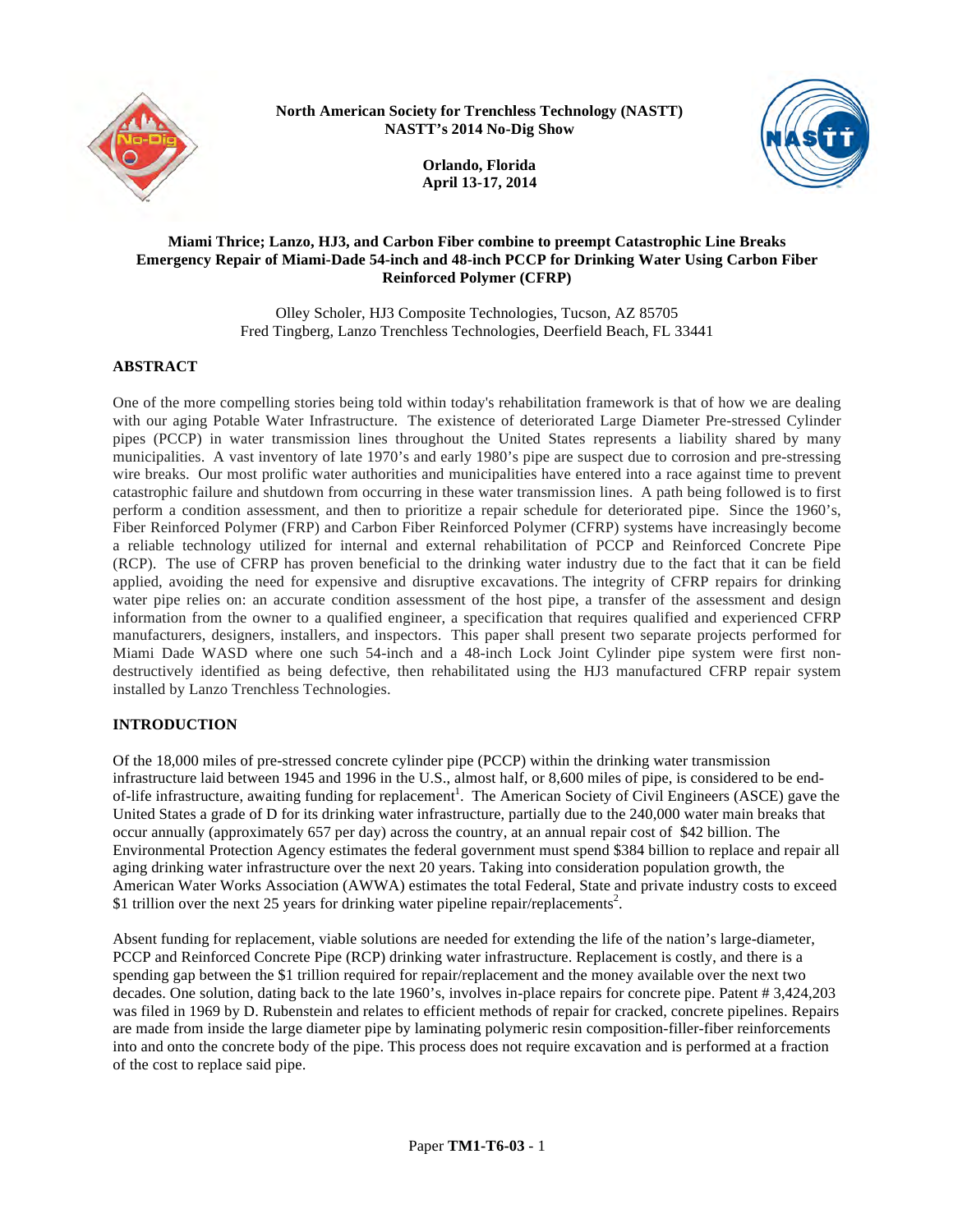HJ3 Composite Technologies of Tucson, AZ, an innovative cleantech company, offers FRP systems for the repair and reinforcement of steel and concrete infrastructure. HJ3's FRP systems are supported by 25 years of large scale testing and include repair systems that have been used on numerous underground pipe repair applications since 2002. HJ3 and certified HJ3 CarbonSeal installer Lanzo Trenchless Technologies, have worked together in the Miami-Fort Lauderdale market to repair many of the leaking water pipelines with HJ3's CarbonSeal underground pipe repair system. The state of Florida alone requires \$12.8 billion for drinking water infrastructure repair and \$19.6 billion for wastewater infrastructure over the next 20 years, according to the ASCE<sup>3</sup>. HJ3's CarbonSeal carbon fiber repair systems offer water transmission pipeline owners like the Miami-Dade Water and Sewer Authority (MDWSAD) an alternative to replacement with 60-90% savings per repair, while extending the life of the structure for 50 years. Furthermore, HJ3's systems have been approved per ANSI/NSF-61 standards for potable drinking water.

## **PRE-QUALIFICATION REQUIREMENTS**

Realizing the extent and critical nature of the repairs required, many of which are deemed emergency repairs, Miami Dade County embarked on the Miscellaneous Construction Contracts Program (MCC) where qualified contractors could be identified and established for participation in a more informal Bid Procedure than the typical Contract Cycle which could last months prior to actual work being performed. Having a sub pool of pre-approved and prequalified contractors capable of installing approved materials, using verified methods would shorten lead times and make mobilization onto respective jobsites virtually immediate, saving time and resources. The requirement for immediate mobilization was created allowing the MDWASD Director to declare the need for Emergency Construction Services in anticipation of the growing number of "imminent failure" sites being documented by the Condition Assessment subcontractor.

The MDWSAD further required that Carbon Fiber Reinforced Polymer (CFRP) manufacturers and installers both be pre-qualified to perform the rehabilitation work allowing them to provide a rapid response to the emergency repair. The CFRP certified installer (Lanzo) provided the documentation and client references required to demonstrate the following: 1) they are a registered Miami-Dade vendor, 2) written documentation showing the successful installation of the CFRP system for the rehabilitation of at least five independent pipe rehabilitation projects for 48-inch diameter or greater pipes that were designed as a stand-alone system for a minimum total internal pressure of 150 psi within the past three years, and 3) drawings and calculations signed and sealed by a Professional Engineer licensed to practice in the State of Florida.

The CFRP manufacturer (HJ3) provided documentation and client references required to demonstrate the following: 1) written documentation showing the successful design of the CFRP system for the rehabilitation of at least five independent pipe rehabilitation projects for 48-inch diameter or greater pipes that were designed as a stand-alone system for a minimum total internal pressure of 150 psi within the past three years and 2) written documentation of a minimum of three pipe rehabilitations projects which have used CFRP termination details.

In addition to the requirements above, the materials required approval for use based on several criteria; the CFRP manufacturer was required to demonstrate the performance of the CFRP materials in full-scale tests as well as longterm durability. The CFRP manufacturer provided a full report of full-scale tests that met or exceeded the requirements as well as included a 20,000-hour aggressive durability test that demonstrated the CFRP material's ability to retain its strength after being exposed to various chemicals ranging from pH 2 to 12.5. The CFRP manufacturer also provided reports for the various independent lab tests performed on the CFRP materials to demonstrate tensile, compressive, and flexural properties.

Additionally, the CFRP manufacturer was required to maintain its NSF-61 Drinking Water Certification for all of the products which are used in the CFRP repair system. Part of maintaining the NSF-61 drinking water certification status involves compliance with surprise inspections to the CFRP manufacturer's facility for sampling random specimens of the CFRP system and submitting to an independent lab to assure that the system continues to meet the NSF-61 criteria. A full chain of custody is required for each and every shipment of CFRP materials, which starts with the allocation of raw materials, polymer blending, packaging, storage, shipment and delivery. The chain of custody is audited twice a year during unannounced visits by Underwriter's Laboratory (UL), a company that provides NSF-61 Drinking Water certification.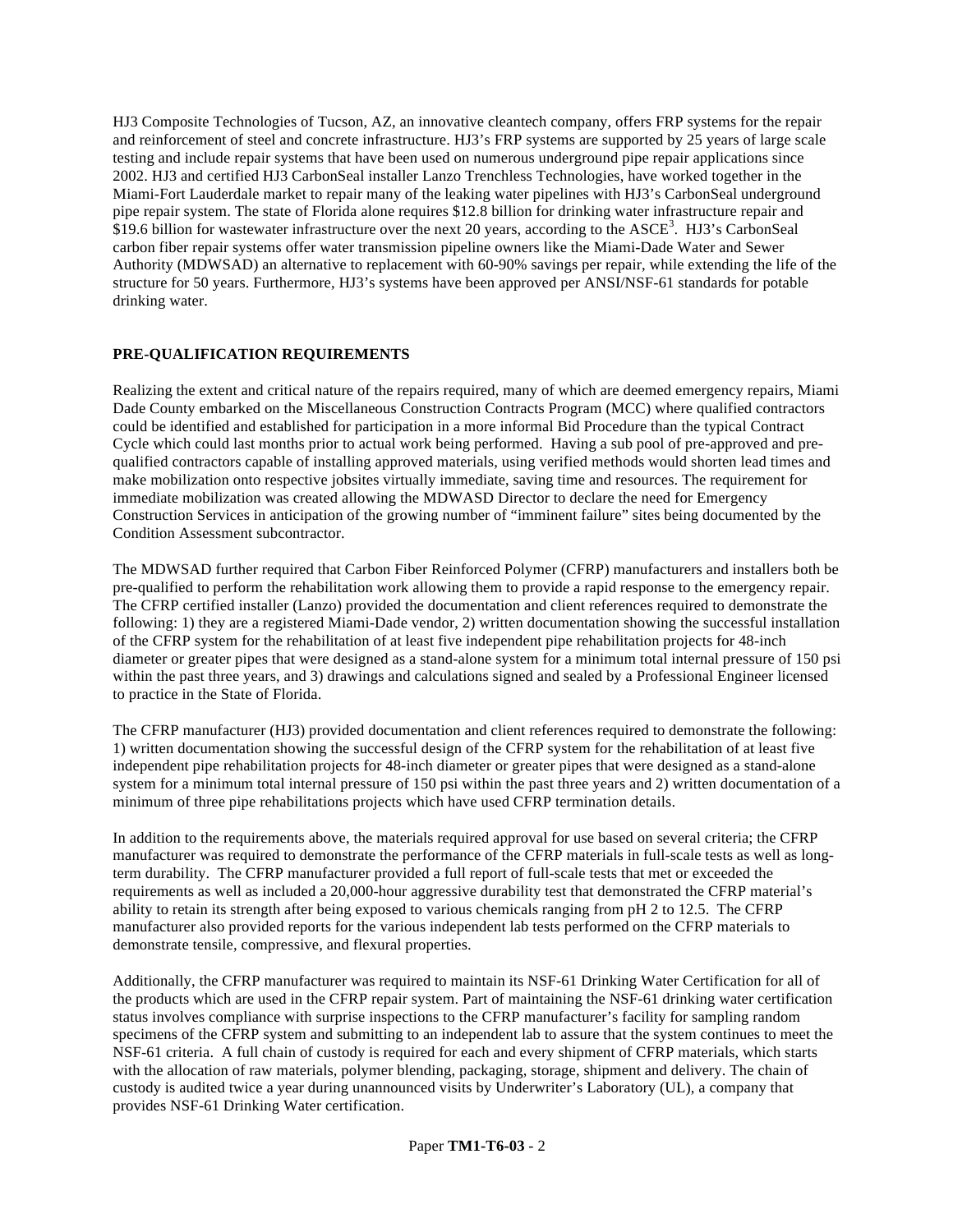The CFRP manufacturer is required to furnish all Material Safety Data Sheets (MSDS), Technical Data Sheets (TDS), and certificates showing that the CFRP system complies with local regulations controlling use of Volatile Organic Compounds (VOC's).

### **REPAIR OVERVIEW**

The first emergency repair project involved the internal rehabilitation of three (3) 20-ft sections of lock joint 54-inch diameter PCCP using CFRP. A recent condition assessment identified numerous pipe sections that were prioritized for repair. Three sections were deemed the highest priority for repair based on this assessment taking into account numerous factors including but not limited to: cracks, wire breaks, concrete de-laminations, ovality, and surface conditions. Two of the three pipe sections were located in a residential neighborhood and the third section was located five miles away in a busy intersection, both locations in North Miami Beach, Florida. The repair pipelines were located between access manholes that were approximately 2,200 lineal feet apart.

The second project involved the internal rehabilitation of four 20-ft sections of 48-inch diameter PCCP. These repair segments were located within the same line of pipe, although two of the segments were discontinuous and two segments were adjacent. The repair pipes were located between access manholes that were approximately 1,600 lineal feet apart. The access manholes were located in the center island that divided a four-lane highway in North Miami Beach, Florida.

The specifications, drawings, and aerial view maps were issued in tenders that required an emergency response by the winning contractor. Mobilization for the projects was executed three days after the contract award. All design documents, including engineering calculations, CFRP construction drawings and a ventilation plan, were generated and Florida sealed within the three-day window between contract award and mobilization. The CFRP materials, the quality control and the technical personnel were mobilized by the manufacturer. The CFRP manufacturer also provided a customized saturating resin impregnation machine for the efficient and thorough wet-out of the carbon fabric. The CFRP installer mobilized all ventilation, surface preparation equipment, job site tent, confined space equipment, safety personnel, CFRP technicians, and a large refrigerated reefer truck for cool storage of the CFRP materials.

Before work could begin, the pipe valve was turned off by the MDWSAD. The pipe was dewatered however, due to elevation changes along the run of pipe. As a result, there were several areas that had a large quantity of standing water left over that did not drain. This water required pumping and evacuation prior to beginning proper surface preparation. The line of pipe that was shut down was several thousand feet long, containing areas with large standing water at the bottom of slopes. The repair area between manholes required protection using in-situ dams and hydraulic sump pumps to ensure that no water would migrate into the repair areas in between the access manholes that contained the repair pipe sections.

A thorough inspection of the repair pipe was conducted to identify possible concrete de-laminations and hollow spots by means of an acoustic sounding test. The objectives of the repair pipe inspections were to locate any cracks in the pipe, determine the condition of the grout in the joint, ovality, and overall surface condition of the internal concrete lining of the pipe. ACI-546 "Concrete Repair Guide" standards were referenced when determining the width of cracks that should be injected.

In addition to a condition assessment of the repair pipe, the CFRP manufacturer and installer performed a visual inspection to all of the joints of the non-repair pipe. Upon inspection it was noted that many of the joints had lost 50-75% of their circumferential grout cover inside the joint. The joints were carefully documented by repair pipe section number and presented to the owner for repair. The repair pipe joints were prepared to the CFRP manufacturer requirements, which required exposing the steel cylinder to allow enough room for the galvanic insulator, bi-axial CFRP layer, and multiple uni-axial CFRP layers. The exposure also allowed for the expanded internal stainless steel termination ring to be installed with an epoxy grout cover.

Surface preparation was executed utilizing high pressure sandblasting with equipment large enough to sustain the greater than 2,000 lineal feet of sandblasting hose that was required to access at least one of the repair pipe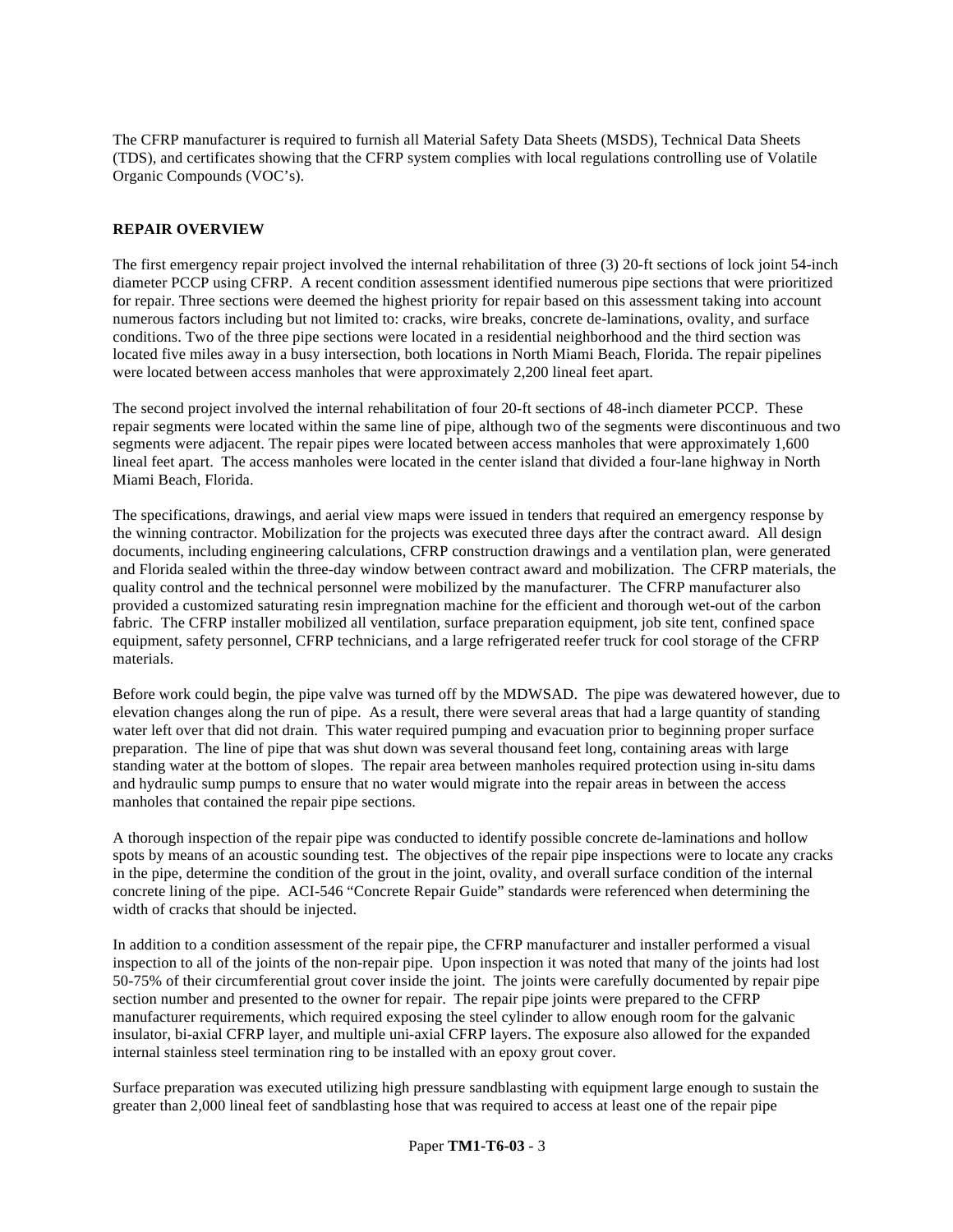segments. The goal of the surface preparation was to achieve a clean, dry surface with a minimum ICRI 03732 CSP#3 Concrete Surface Profile. The moisture content of the pipes was verified at < 5% as required prior to the application of the primer. The surface was verified to be clean by performing a dust test in multiple random locations after fully vacuuming the surface of the pipe. The steel cylinder was prepared to SSPC SP-10/NACE #2 "Abrasive Blast to Near White Metal". This standard when performed correctly is superior to hand tools, or wire wheel methods due to the effectiveness of the high pressure blast media to clean and profile the steel cylinder. The surface profile was measured using a film and gauge method, verifying at least 3-mils was achieved as required by the CFRP manufacturer.

Environmental parameters were monitored to ensure that the proper conditions were met throughout the duration of the project. Environmental monitoring instruments were utilized both at the epoxy mixing and impregnation stations as well as inside the pipe. The goal of the environmental condition monitoring was to record and ensure that the surface temp inside the pipe was at least 5 degrees Fahrenheit above the measured dew point. The humidity and ambient air conditions were monitored and recorded. De-humidification (DH) equipment was used as needed to control dew point and humidity in the air that was ventilated into the pipe. The DH equipment was used in addition to the constant ventilation equipment and air quality monitoring that was employed throughout the job for safe confined space entry.

The CFRP system was installed in the repair pipe sections according to the sealed drawings. Trained technicians monitored the quality of the epoxy mixing stations and fabric impregnation stations prior to sending the fully saturated, high-strength CFRP down into the pipe. All batches and lot numbers were recorded for each batch that was used, as well as meeting the minimum mixing time required for the epoxy components. The CFRP was freshly bagged and protected during transport from the access manhole to repair pipe. The trained technicians inside of the pipe installed the material per the requirements in the documents. The goal of any CFRP installation is to ensure that all fiber is applied smoothly and intimately with the application surface so that no bubbles, voids, wrinkles, or fiber misalignments are present. The trained technician is educated and experienced to follow the construction documents and achieve the proper development lengths required to make splices in the fabric in the circumferential and longitudinal directions.

A post-application inspection was performed at the start of each shift to ensure that any QC issues were remediated prior to commencing any new work. An acoustic tap test was utilized in addition to visual inspections to detect any anomalies in the installation. Termination rings were installed on top of the final layer of CFRP and expanded on top of the rubber ring to meet the force requirements of the manufacturer. The quality inspection of the termination ring was performed prior to the installation of the epoxy grout cover that was required to bring the elevation of the repair joint back to the original grade. A final application of top-coat was installed over the CFRP system, providing impermeable protection.

# **DESIGNING A PERMANENT REPAIR**

The scope of the design for the CFRP system was to resist loads from earth pressures (soil, and groundwater), live loads, and internal pressure. The design was based on the maximum of the forces resulting from different load combinations while contemplating a 50-year design life assumption. The design working pressure was set to 150 psi, the Surge Rated Pressure was set to 200 psi, the Design Transient Pressure was set to 75 psi, the Vacuum Pressure was set to -14.7 psi, and the Live Load was set to AASHTO HS20 with two trucks passing. The soil measurements above the pipe were identified on drawings provided by MDWASAD. The CFRP system was designed as a stand-alone system for resisting pressure and bending. There was no structural support contemplated in the design from the original host pipe. The specification required a minimum 2.0 safety factor for design working pressure and transient pressure. The CFRP system was designed to have no more than a 2% vertical deflection when subjected to the external vertical load. Hydraulic performance was also calculated and insured to be in excess of that which existed prior to construction. Table 1.1 summarizes the design standard from the specification<sup>3</sup>.

Table 1.1 Design Standard

| Diameter                    | 54-incl |
|-----------------------------|---------|
| Design Working Pressure     | 150 psi |
| <b>Surge Rated Pressure</b> | 200 psi |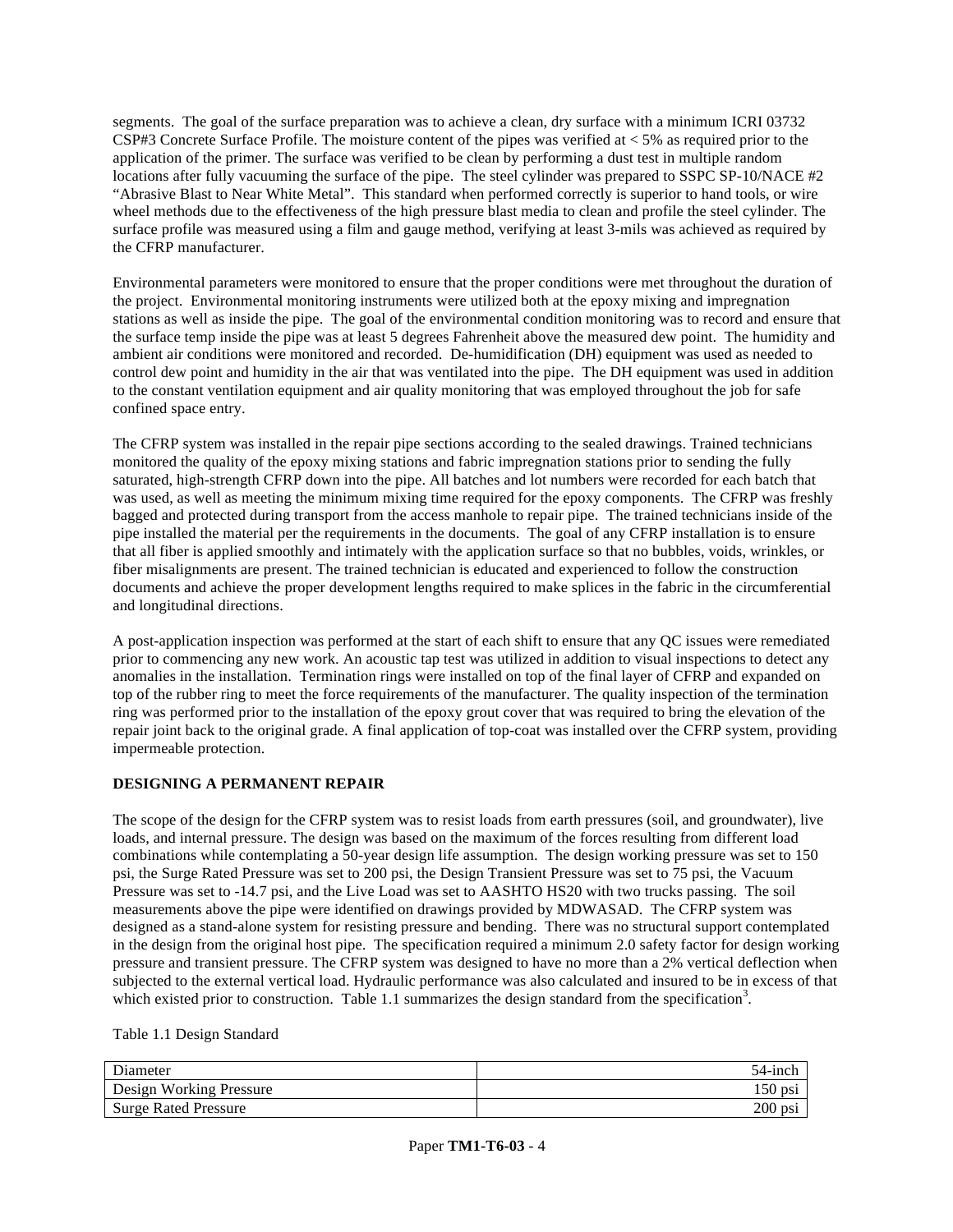| <b>Design Transient Pressure</b> | 75 psi                                         |
|----------------------------------|------------------------------------------------|
| Vacuum Pressure                  | $-14.7$ psi                                    |
| Soil Depth (above invert)        | As shown on as-built plans                     |
| Type of Live Load                | Equivalent to HS-20 (Check two trucks passing) |

# **QUALITY CONTROL & TRAINING**

HJ3 provided training to the MDWASAD inspector staff that would be involved in the day–to-day inspection, testing, and verification of all materials installed. The curriculum of the training was designed to provide the trainee with an understanding of CFRP materials and how they are manufactured, the full scale tests performed using CFRP retrofitted structures, Quality Control inspections throughout the CFRP installation, use of environmental condition instruments and recording, understanding the CFRP installation details, and knowledge about the requirements for CFRP termination details. The training was conducted for more than 25 personnel including all onsite members of the installer's Installation Team. An exam was issued and required at least a 70% or better in order to receive a certificate of training from the CFRP manufacturer.

### **CONCLUSION**

Over the next two decades, an anticipated \$1 Trillion will be needed to replace our nation's failing water transmission pipelines. Fortunately, a cost-effective alternative to pipe replacement dating back to the late 1960's is providing relief to municipalities and water authorities across the country. As our water transmission pipelines have corroded and degraded over the years, CFRP repair systems have become stronger and even more efficient at strengthening and extending the life expectancy. After decades of testing and approvals, including NSF-61 approval standards for potable drinking water applications, FRP repairs are extremely viable solutions and able to save owners 60-90% compared to replacement. In Florida alone, this could mean the estimated \$12.8 billion that is required to replace the degraded transmission pipelines could be cut by as much as two-thirds. Emergency repairs are also more costly than regular maintenance. The utilization of a pre-qualified Team selected in advance for emergency repairs will help to cut these repair costs even further. After passing a rigorous pre-qualification process the manufacturer (HJ3 Composite Technologies) and installer (Lanzo Trenchless Technologies) were one of only two (2) teams selected to bid on the tender The execution of this tender was based on a high quality, proven Carbon Fiber Reinforced Polymer (CFRP) system designed to meet the expectations set forth in the specification including NSF-61 Certification, Fully Deteriorated Stand Alone Structural Characteristics, Improved Hydraulic Capacity, and a Ten (10) Year Warranty covering all materials and workmanship. These projects prove the effectiveness of HJ3's CFRP material design and quality control for PCCP rehabilitation.